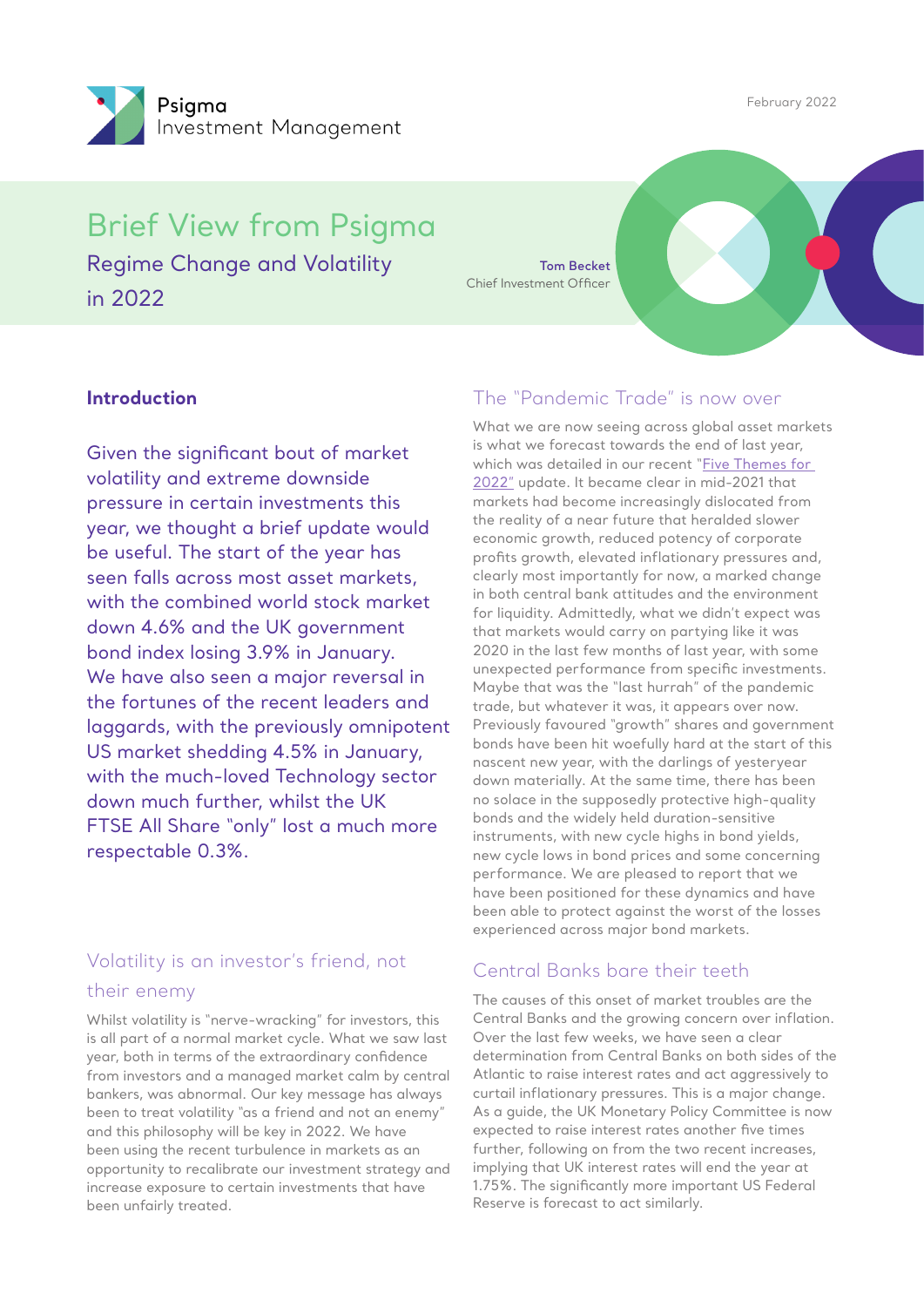# A "regime change" dawns across markets

The ramifications for investors from this new-found determination from Central Banks are severe and imply a market "regime change", as we have been suggesting. Notably, parts of global asset markets that have been hugely inflated due to the loose monetary policy and investor complacency have been hit especially hard at the start of this year and the Central Banks have not softened their tone. Indeed, they have become even more resolute in their rhetoric. The question that we and all other investors should be asking ourselves is, how much market pain Central Banks are willing to take? Will they, as they have on every previous occasion since the Financial Crisis of 2008, back away if markets continue their recent declines? We can't answer this question definitively, but the difference here is inflation and the miserable impact it is having on the lower earners in society, as Central Bankers and politicians are finally admitting. Maybe, just maybe, the Central Banks will not ride to the rescue of investors this time.

#### Opportunities presented for investors

Schizophrenic financial markets, shifting central bank policies, inflation concerns and slowing growth were all central to the projections we made about 2022 during the second half of last year, and are all things we have tried to position for. We would expect this bout of volatility to persist, even if some of the hardest hit investments are starting to look attractive, and there will be major reversal days in both directions. We are about to add some selective positions in UK corporate bonds that have already reacted efficiently to the likelihood of future UK interest rate increases, offering attractive yields for nimble investors.

For those asking whether we have seen sufficient pain in equity markets already, we would suggest that a few weeks of volatility (albeit with some truly eyeopening negativity in the former market favourites) is not sufficient to offset the excesses that have built in some markets in the last few years. Our expectation is that we can continue to see pain in the areas of asset markets that have been inflated by the promise of never-ending central bank and government support, as well as zero interest rates. Some specific areas, such as renewable energy companies and other environmental themes, have already reached levels where we are comfortable increasing our allocations to a favoured long-term theme.

### UK equities finally outperform

We must be clear and say that we are not overtly bearish on financial markets, but we are respectful of the fact that we believe that the "game has changed", at least in the short term. We continue to hold that the core view that we have held for the last six months of "most concerned about markets since at least 2018 and most optimistic on specific investments since 2015" remains true. Some of our clients have asked about the differential between UK equities and global investments in 2022 so far, and we would suggest that this is down to the idiosyncratic nature of the UK equity market. The UK equity market has a high weighting in banks and energy companies, which have performed well in 2022, a complete contrast to 2020 when the UK equity market was down 10% and global investments and standard Balanced portfolios made positive returns. Our portfolios are global in nature and the UK equity market is not a useful guide to how our portfolios might be performing, although we are pleased to see the UK market performing better. It has been a long time since outperformance from the UK market has been observed and there is a decent chance that this change in fortune might persist for longer.

### Conclusion

To conclude, our key message is that this is not a time for panic. The overall behaviour in markets that we are experiencing is what we have been expecting. This market volatility will afford us refreshed opportunities for our clients' portfolios. Taking a "Balanced" and "Diversified" approach remains sensible. Plenty of tantalising areas for making clients' positive returns exist, but it could be that the end of 2021 finally brought an end to the impressively rewarding strategy of just owning anything, and that 2022 and the period ahead is a time for differentiation. This makes us very excited.

Please ask if you have any further questions and thank you for your ongoing support.

#### **Tom Becket**

Chief Investment Officer

February 2022

For further insights from our CIO Tom Becket check out the [Psigma Voice](http://www.psigma.com/psigma-voice/), our communication platform providing you with a variety of investment and market commentary.

[www.psigma.com/psigma-voice/](http://www.psigma.com/psigma-voice/)